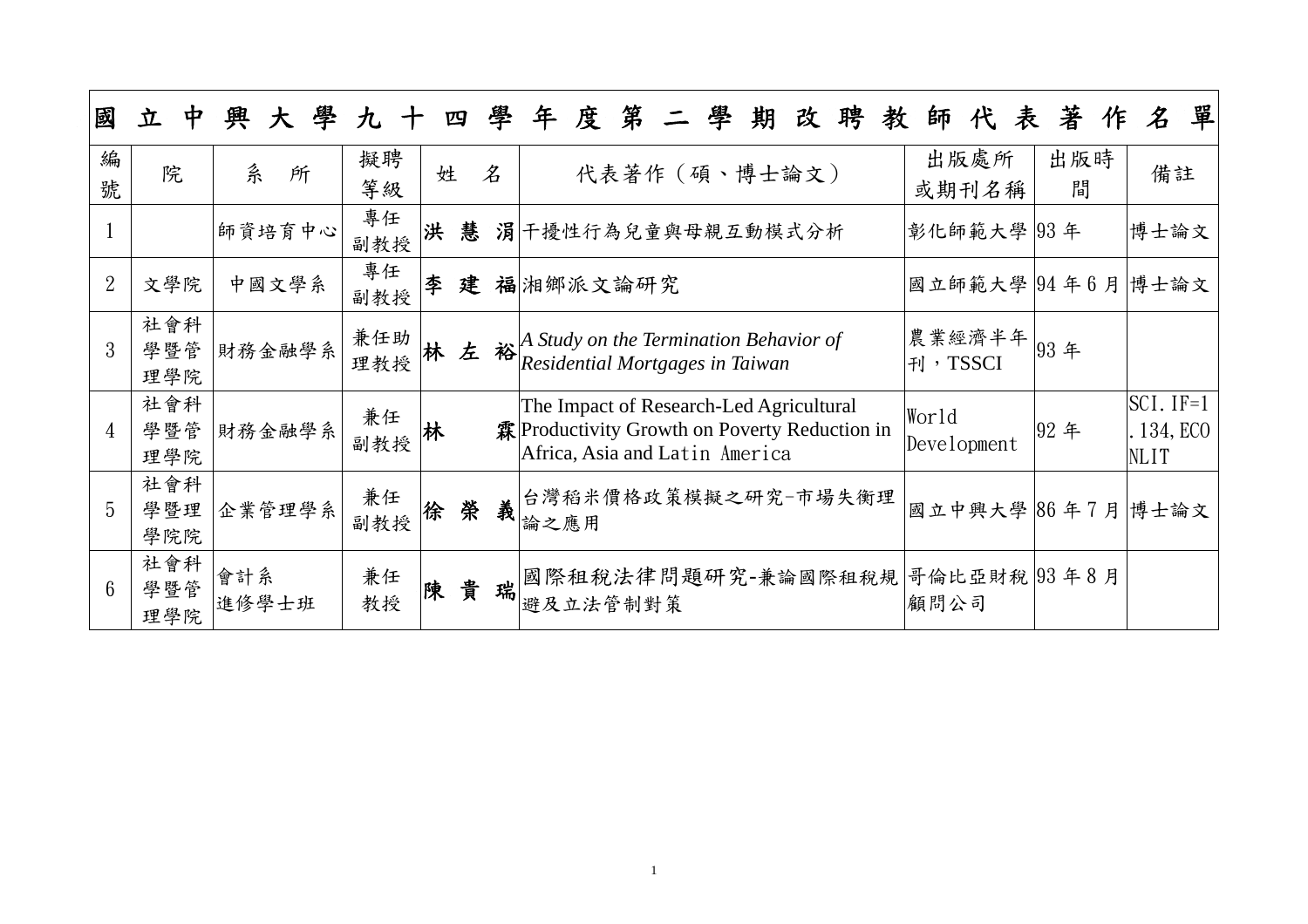| 國              | 立<br>中    | 興<br>大                     | 學九十        |   |   | 四學                               | 度第二學<br>期<br>新聘<br>年<br>教                                                                                                                                    | 師代表                                                             | 著作                               | 單<br>$\mathcal{Z}$ |
|----------------|-----------|----------------------------|------------|---|---|----------------------------------|--------------------------------------------------------------------------------------------------------------------------------------------------------------|-----------------------------------------------------------------|----------------------------------|--------------------|
| 編<br>號         | 院         | 糸<br>所                     | 擬聘<br>等級   |   | 姓 | 名                                | 代表著作 (碩、博士論文)                                                                                                                                                | 出版處所<br>或期刊名稱                                                   | 出版時<br>間                         | 備註                 |
| $\mathbf{1}$   | 文學院       | 歷史學系                       | 專任助<br>理教授 | 王 | 仁 | 祥                                | 《人倫鑑識起源的學術史考察(魏晉以<br>前)》<br>史學研究所                                                                                                                            | 國立台灣大學歷                                                         | 94年                              | 博士論文               |
| $\overline{2}$ | 文學院       | 圖書資訊<br>學研究所               | 兼任<br>教授   | 柯 | 皓 | 仁                                | E.D.Garten<br>Ed., Advances in<br>Interlibrary Cooperation in the Era of Electronic<br>Library<br>Library-The Taiwan Experience<br>Press Inc,.               | In D.E. Williams and<br>Administration and<br>Organization, JAI | 91年                              |                    |
| 3              | 文學院       | 圖書資訊<br>學研究所               | 兼任助<br>理教授 | 林 | 呈 | 潢                                | 從國家資訊基礎建設建構我國國家資訊<br>台大圖資系<br>政策之研究                                                                                                                          |                                                                 |                                  | 92年7月 博士論文         |
|                | 文學院       | 圖書資訊<br>兼任助<br>學研究所<br>理教授 |            |   | 思 |                                  | 1. The development of electronic journals in<br>Taiwan                                                                                                       | <b>Electronic Library</b>                                       | 90年                              | <b>SSCI</b>        |
| $\overline{4}$ |           |                            |            | 羅 |   |                                  | 嘉2. 引用文獻分析與學術傳播研究<br>會報                                                                                                                                      | 中國圖書館學會                                                         | 90年6月                            |                    |
|                |           |                            |            |   |   | 3. 以專利計量學探討遺傳工程研究之產<br>生、影響與關連程度 | 國立台灣大學圖<br>書資訊學研究所                                                                                                                                           |                                                                 | $ 94\oplus1\ \textrm{\AA} $ 博士論文 |                    |
| 5              | 文學院       | 臺灣文學<br>所                  | 兼任<br>教授   | 胡 | 萬 |                                  | 川民間文學的理論與實際                                                                                                                                                  | 清華大學出版社                                                         | 93年1月                            |                    |
| $6\phantom{1}$ | 文學院       | 臺灣文學<br>所                  | 專任助<br>理教授 | 朱 | 惠 |                                  | 帝國主義、國族主義、「現代」的移植與<br>足翻譯:西川滿《台灣縱貫鐵道》與朱點人中外文學<br><秋信>                                                                                                        |                                                                 | 94年                              |                    |
|                | 農資學院 農藝學系 |                            | 專任<br>副教授  | 王 | 強 |                                  | Optimizing somatic embryogenic system for<br>$\bigstar$ horsegram <i>Marcrotyloma uni florum</i> (Lam.)<br>Scientia<br>Verdc. <b>J</b> -a hardy grain legume |                                                                 | 94年7月                            | <b>SCI</b>         |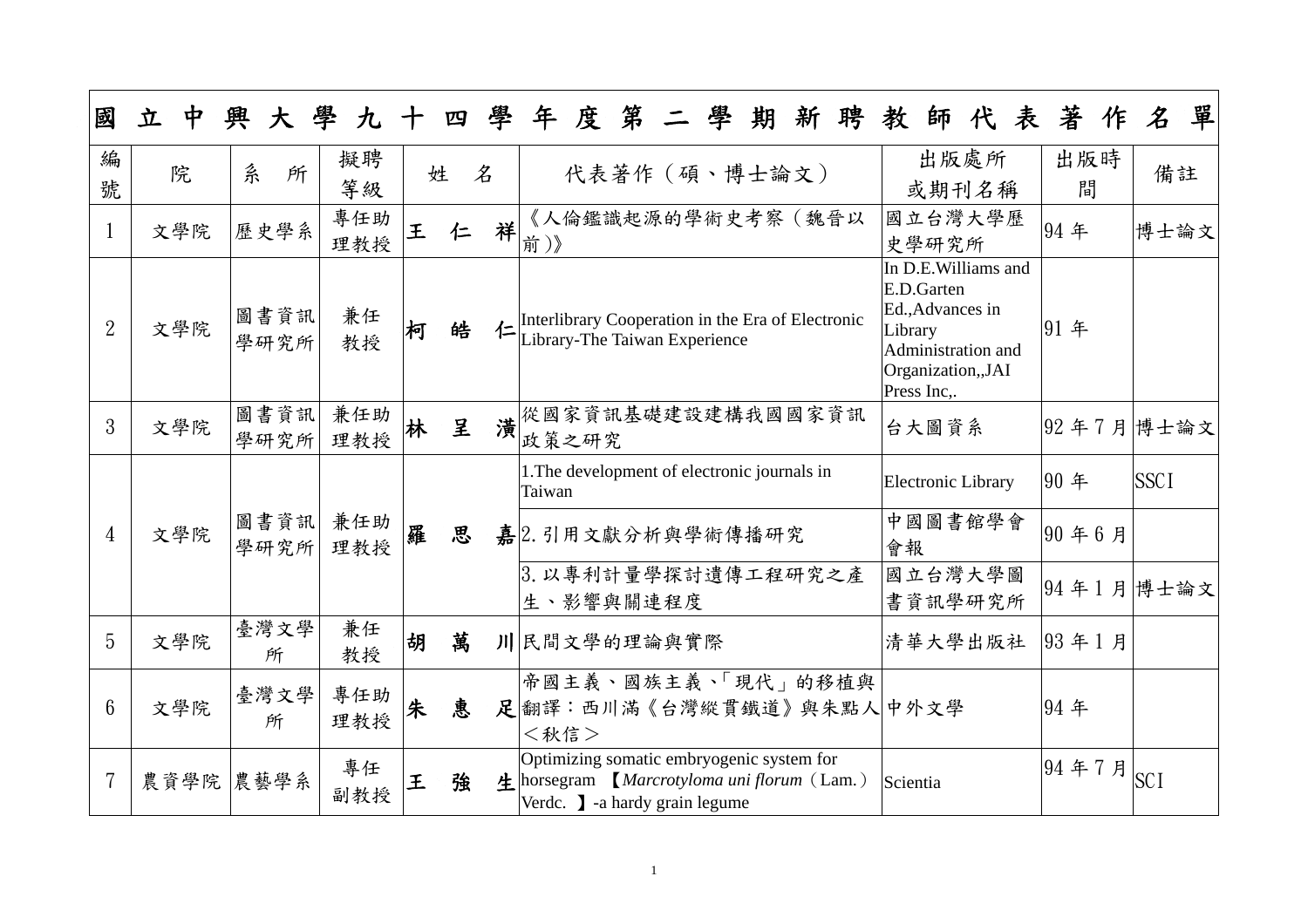| 8  | 農資學院 森林學系                        |                   | 專任<br>教授   | 蘇 | 裕 |   | 昌光色噴墨印刷用紙之研製及印刷性質評<br>估                                                                                                                                                                                                    | 台灣林業科學                                     | 93年              | EI              |
|----|----------------------------------|-------------------|------------|---|---|---|----------------------------------------------------------------------------------------------------------------------------------------------------------------------------------------------------------------------------|--------------------------------------------|------------------|-----------------|
| 9  | 農資學院                             | 森林學系              | 專任助<br>理教授 | 吳 | 志 | 鴻 | 相思樹心材具抗氧化及抗發炎成分之分<br>析與鑑定 (博士論文)                                                                                                                                                                                           | 國立台灣大學森<br>林學研究所                           | 93年              | 博士論文            |
| 10 | 農資學院                             | 水土保持<br>學系        | 專任助<br>理教授 | 張 | 光 |   | Microplane modeling and physical interpretation<br>$\hat{\mathcal{F}}$ of evolving anisotropy and principal stress<br>rotations in granular materials                                                                      | University of<br>Colorado at Boulder       | 94年5月博士論文        |                 |
| 11 | 理學院                              | 資訊科學<br>糸         | 專任助<br>理教授 | 王 | 丕 |   | High-Speed Packet Classification for<br>Differentiated Services in NGNs                                                                                                                                                    | IEEE Transactions on 94 年 12<br>Multimedia | 月                | SCI-E 第<br>一作者  |
| 12 | 工學院                              | 電機工程<br>學系        | 兼任<br>教授   | 黄 | 昌 | 圳 | Design of High-Performance Spindle Moors with<br>Concentrated Windings                                                                                                                                                     | IEEE Transactions on 94 年<br>Magnetics     |                  | <b>SCI</b>      |
| 13 | 工學院                              | 電機工程<br>學系        | 兼任<br>副教授  | 王 | 垂 |   | Structure and Magnetic Properties of Epitaxial<br>Terbium –Iron (TbFe2) Thin Films                                                                                                                                         | 美國史丹佛大學                                    | $ 86 46 5$ 月博士論文 |                 |
| 14 | 工學院                              | 電機工程<br>學系        | 專任助<br>理教授 | 林 | 維 |   | Interaction between Logic Synthesis and Physical<br>亮 $\left  \begin{array}{l} \textrm{Im}\ \textrm{Design} \ \textrm{=} \ \end{array} \right.$                                                                            | 美國西北大學                                     | 84年12<br>月       | 博士論文            |
| 15 | 工學院                              | 電機工程<br>學系        | 專任助<br>理教授 | 溫 | 志 |   | Distributed Algorithms for Localization and<br>煜 Management in Wireless Ad-Hoc Sensor<br>Networks                                                                                                                          | 美國威斯康辛大學                                   | 94年8月博士論文        |                 |
| 16 | 生命科學<br>學院                       | 分子生物<br>學研究所      | 專任<br>教授   | 趙 | 裕 |   | Novel baculovirus DNA elements strongly<br>展 stimulate activities of exogenous and endogenous<br>promoters                                                                                                                 | Journal of Biological<br>Chemistry         | 91年              |                 |
| 17 | 生命科學<br>學院                       | 分子生物 <br>學研究所 理教授 | 專任助        | 賴 | 建 |   | Analysis of N-glycosylation of phospholipase A2<br>From venom of individual bees by microbore<br>$\vec{p}$ high-performance liquid<br>chromatography-electrospray mass spectrometry<br>using an ion trap mass spectrometer | J.Chromatogr B.                            | 91年              |                 |
| 18 | 生命科學 分子生物 專任助 徐<br>學院 學研究所 理教授 徐 |                   |            |   | 駿 | 森 | <b>Structural Characterizations of Fusion-Peptide</b><br>Analogs of Influenza Virus Hemagglutinin:<br>Implication of a Helix-Hinge-Helix Motif in<br><b>Fusion Activity</b>                                                | J Biol Chem.                               | 91年6月            | First<br>author |